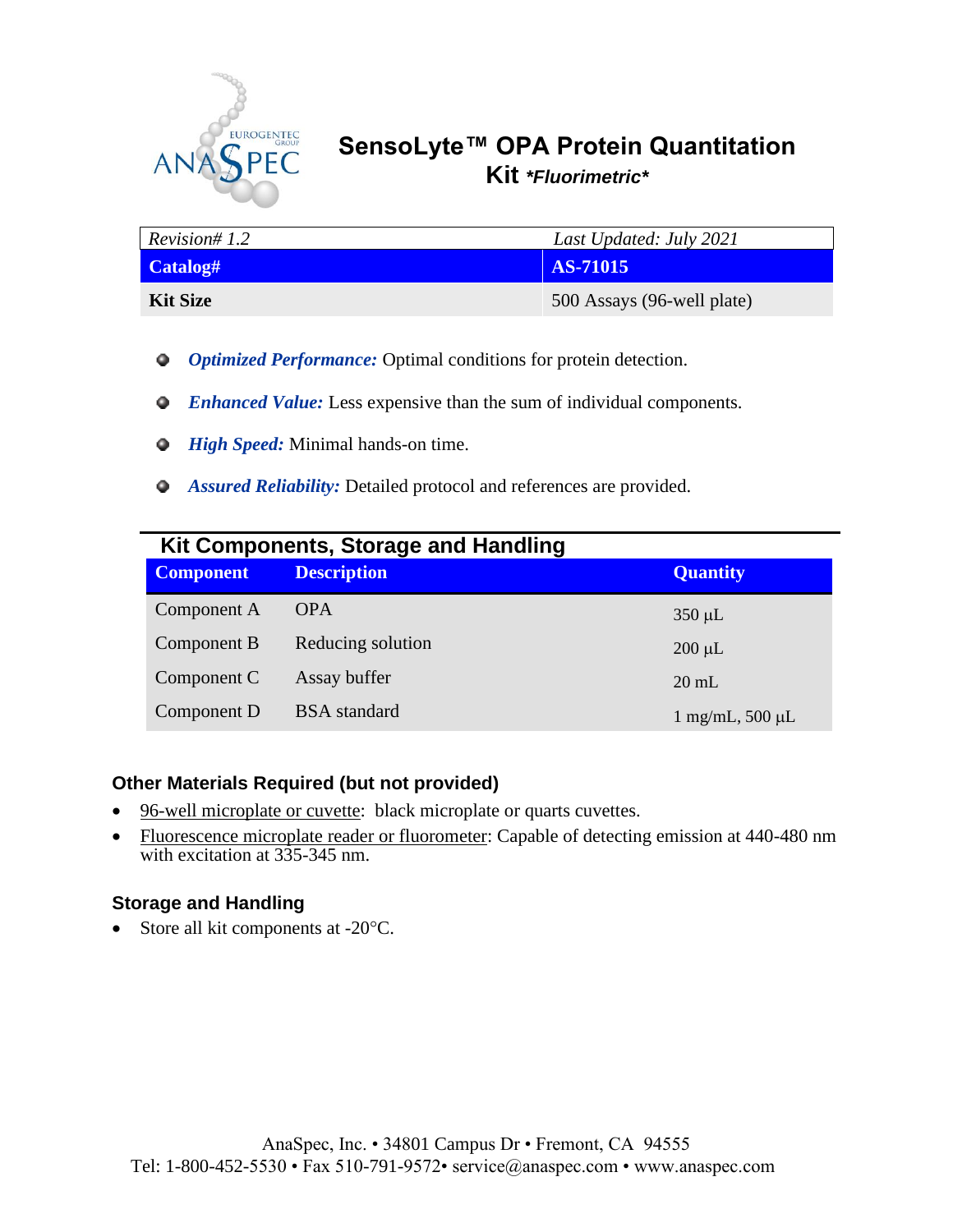## **Introduction**

 $o$ -Phthalaldehyde (OPA) in the presence of a reducing reagent will react with  $\alpha$ -amino acid to form an intense blue fluorescent product (**Scheme 1**). The fluorescence can be monitored at Ex/Em=338 $\pm$ 5 nm/455 $\pm$ 10 nm. It has been used in column chromatographic amino acid analysis since 1970s**<sup>1</sup>** . It can precisely detect nmole level of amino acid and is at least 50-100 fold more sensitive than its colorimetric counterparts, ninhydrin<sup>1</sup>.

AnaLyte™ OPA Protein Quantitation Kit employs the OPA for rapid and sensitive protein quantitation in solution. A proprietary odorless reducing reagent is used in the assay formula to replace 2-mercaptoethanol, which has unpleasant odor. The kit functions well in the presence of lipids, detergents, and reducing reagent (such as DTT), the substances that interfere with many other protein determination methods. The assay can detect as low as 0.3  $\mu$ g (3  $\mu$ g/mL) of protein with the upper limit to  $25 \mu$ g ( $250 \mu$ g/mL).



**Scheme 1**. The fluorogenic reaction of OPA with proteins in the presence of a thiol compound

## **Protocol**

Ι

Note: For standard curve, please refer to Appendix I (optional).

#### **1. Prepare protein standard.**

1.1 Bovine serum albumin (BSA) standard: Add 100  $\mu$ L of BSA standard (Component D, 1 mg/mL) to 900  $\mu$ L assay buffer (Component C) or phosphate-buffered saline to get a concentration of 100  $\mu$ g/mL. Then do a series of two-fold dilutions in assay buffer (Component C) or phosphate-buffered saline to get the concentrations of 50, 25, 12.5, 6.3, 3.1, 1.6, 0.8 g/mL. Prepare a blank control, which contains assay buffer or phosphate-buffered saline but no BSA.

Note: The fluorescence of different protein-OPA complex varies dramatically. Ideally, you should use the same protein in your test samples as standard.

#### **2. Prepare protein samples.**

2.1 If the protein sample is powder, dissolve it in assay buffer (Component C) or phosphate buffered saline. If the protein sample is in high concentration, dilute it with assay buffer (Component C) or phosphate buffered saline. If protein samples are prepared in buffers other than assay buffer (Component C) or phosphate buffered saline, set up a control for this buffer. You may prepare three to four different dilutions of your protein samples for the assay, so that at least the concentration of one dilution will fall into the concentration range of standard curve.

Note: Avoid ammonium ions and amine-containing buffer, e.g., Tris and glycine, when preparing your protein samples, since amine can react with OPA to generate fluorescence background.

2.2 Add 100 µL/well of protein samples, blank control, buffer control, and BSA standards to a black microplate.

AnaSpec, Inc. • 34801 Campus Dr • Fremont, CA 94555 Tel: 1-800-452-5530 • Fax 510-791-9572• service@anaspec.com • www.anaspec.com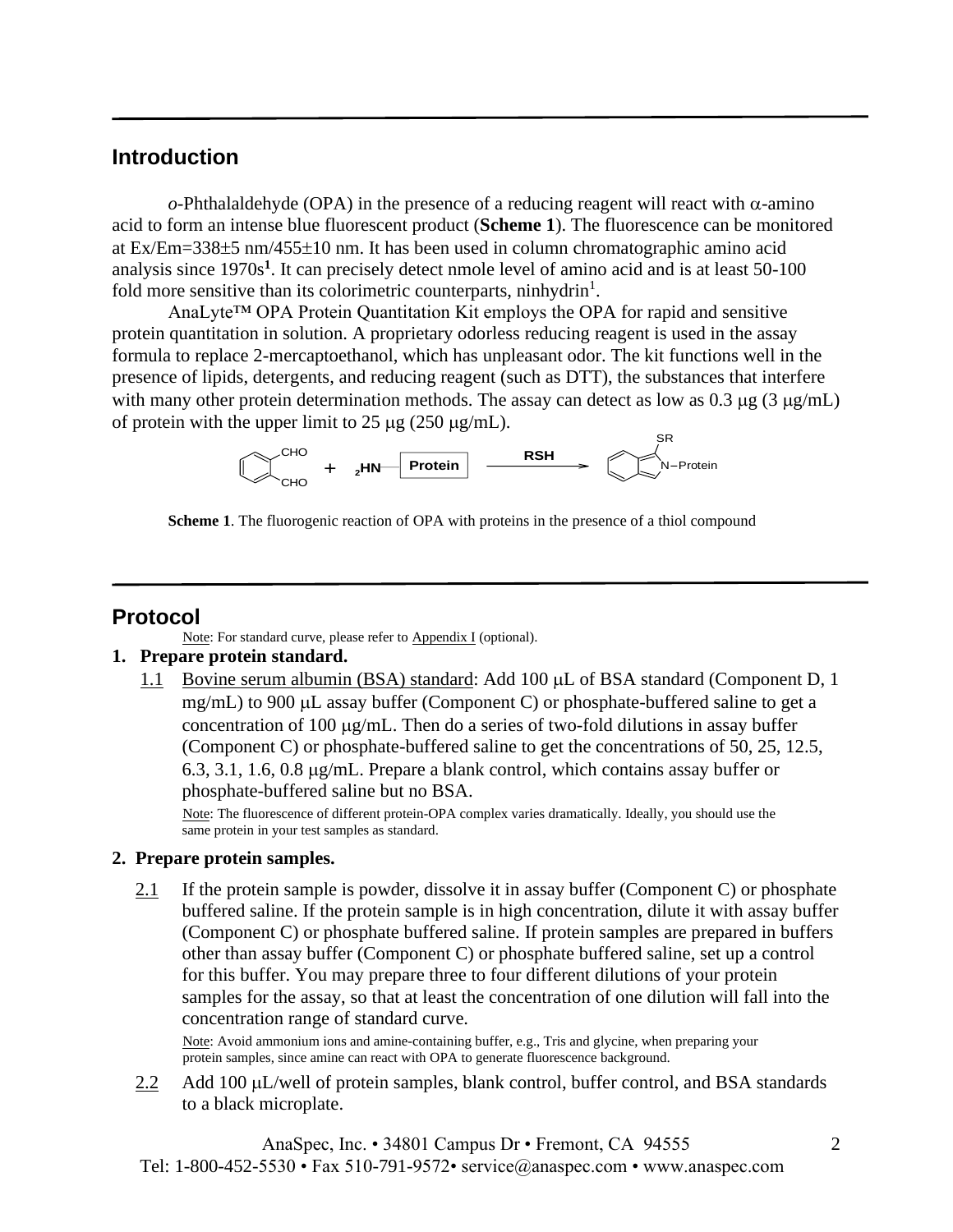#### **3. Prepare OPA assay solution according to table 1. Mix the reagent well.**

| <b>Components</b>               | <b>Volume</b>  |
|---------------------------------|----------------|
| OPA (Component A)               | $60 \mu L$     |
| Reducing solution (Component B) | $24 \mu L$     |
| Assay buffer (Component C)      | 1.916mL        |
| Total volume                    | $2 \text{ mL}$ |

Table 1. OPA assay solution for one 96-well plate (100 assays).

Note: The OPA assay solution should be prepared freshly for each experiment.

#### **4. Start the protein assay.**

- 4.1 Add 20  $\mu$ L/well of OPA assay solution to the BSA standard, blank control, buffer control, and test sample wells. Cover the plate with aluminum foil. Incubate the plate on a plate shaker at 100-200 rpm for 1-2 hr at room temperature. The reaction can be prolonged to 5 hr. All of the samples and standards should have the same reaction time for better comparison.
- 4.2 Measure fluorescence at Ex/Em=338 $\pm$ 5 nm/455 $\pm$ 10 nm.

Note: For cuvette assay that requires the total volume larger than 100 µL, you may dilute the final reaction mixture with assay buffer (Component C) before measuring the fluorescence.

#### **5. Data analysis.**

- The fluorescence reading from the blank control is the background fluorescence. Subtract this background reading from the readings of the other wells to get relative fluorescence unit (RFU) for all the samples.
- Plot the BSA standard as fluorescence unit (RFU) versus concentration (Figure 1).

Note: The BSA standard curve is used to calculate the protein concentration of your samples. The BSA standard curve is also used to calibrate for the variation of different instruments and for different batches of experiments.

• Calculate the protein concentration of the samples according to the BSA standard curve.



Figure 1. The detection range of OPA protein assay.

BSA is serially diluted in phosphate buffered saline. 100 µL of BSA serial dilutions were mixed with 20 µL of OPA assay solution, and then incubated for 1 hr in dark. The fluorescence signal was detected at Ex/Em=338/455 nm, cut off 435 nm by Flexstation 384II, Molecular Devices. (n=3, mean±S.D.)

AnaSpec, Inc. • 34801 Campus Dr • Fremont, CA 94555 Tel: 1-800-452-5530 • Fax 510-791-9572• service@anaspec.com • www.anaspec.com